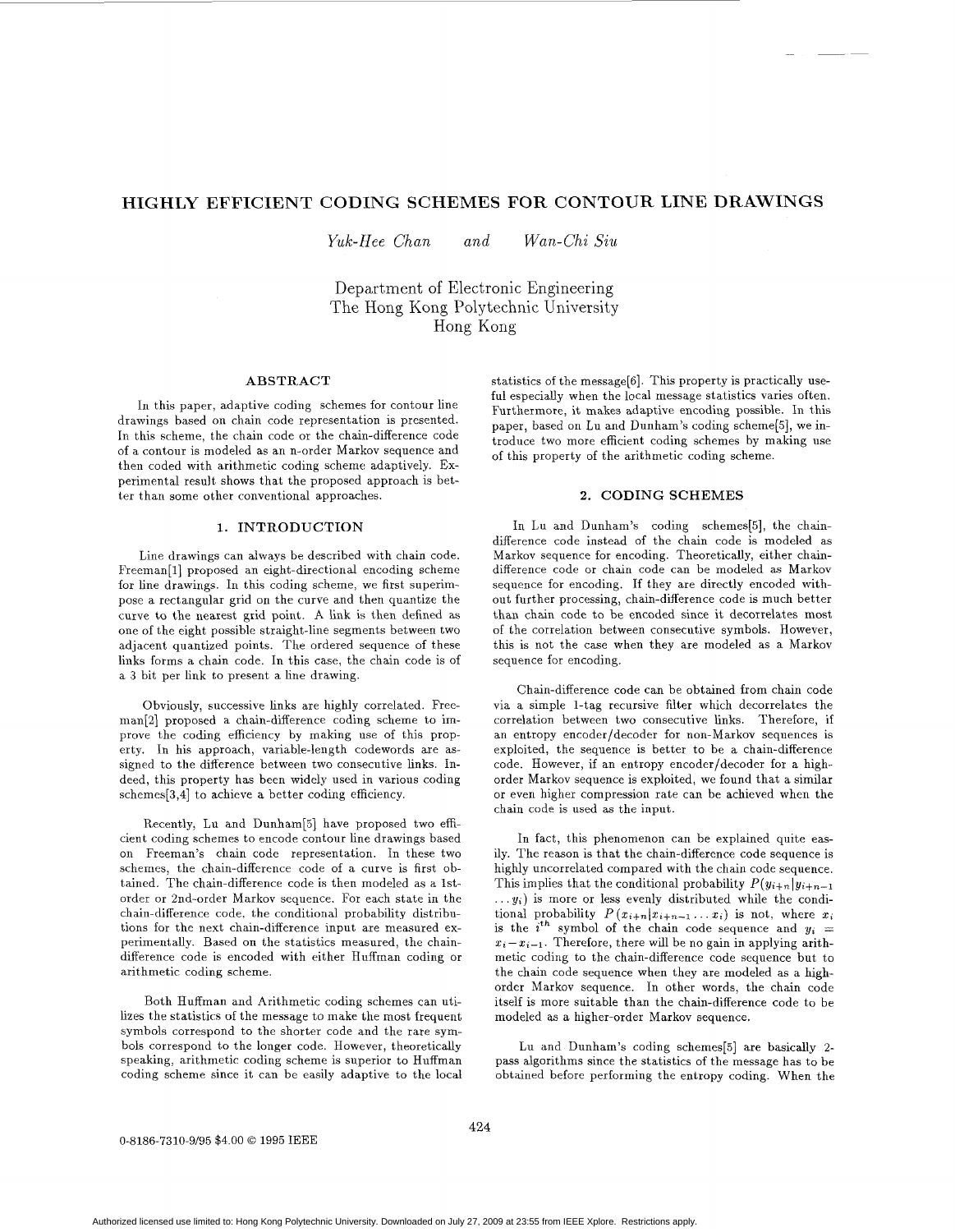message length is long enough, there will be a considerable processing delay. On the other hand, extra bits for carrying the information of the message statistics are required to be sent or stored. In view of these factors, it would be more efficient to exploit 1-pass algorithm instead. In that case, arithmetic coding is superior to Huffman coding since it can be implemented in a way that it does not require the probability distribution of the symbols to start the encoding process.

However, it doesn't mean that 2-pass algorithms are always inferior. To make the message statistics converge to the real statistics in an 1-pass arithmetic coding scheme, the length of the coding sequence must be long enough. When the sequence is modeled with a higher-order Markov model, the length of the message required for the statistics to converge wonld be longer. If the input sequence is too short, the compression rate of an 1-pass coding scheme can be much lower than that of a 2-pass scheme. Note also that the overhead of exploiting 2-pass coding schemes is tolerable in this case. Therefore, 2-pass coding schemes would be preferred in such a case.

Adaptive scheme can also be applied in a 2-pass algorithm. Since the real statistics of the whole message is transmitted or stored as a header of the message, the decoder knows the message statistics and, during decoding, it is able to get the statistics of the message segment not yet received based on the symbols already received. In that case, the decoder can always have the real statistics of the following symbol received and therefore can make the best use of the arithmetic coding scheme.

In our proposed approach, the source code sequence is modeled as a Markov sequence. Either chain-difference code or chain code is used as the source code sequence. Which one is used depends on the order of the Markov model exploited. Generally speaking, if the order is higher than *2,*  chain code is directly modeled. Otherwise, chain-difference code is used instead.

In the first scheme, the message statistics is obtained at the first pass and, at the second pass, the message is encoded with the arithmetic coding scheme based on the conditional probabilities obtained. During the first pass, the number of conditional occurrence of a particular symbol in the message is recorded. This information forms a header and is encoded with variable-length coding technique. Based on this information, the message statistics can be computed. At the second pass, whenever a symbol is transmitted, the encoder decreases the number of this symbol's conditional occurrence by one accordingly. The statistics of the message segment not yet transmitted is also updated correspondingly such that the arithmetic coding encoder can encode the following message symbol with the most updated statistics. At the receiver, the decoder gets the header and calculates the message statistics. The statistics is updated in a similar way as the encoder does and decodes the coming message with the current statistics.

In the second scheme, the message is encoded in a sin-

gle pass. The message statistics is assumed based on a priori knowledge and is updated as the symbols are encoded/decoded. Note that the updated message statistics will converge to the real one if the message length is long enough. Based on the current message statistics on hand, the input symbol is encoded with the arithmetic coding scheme. Specifically, to encode a particular symbol, its previous symbols and the conditional probabilities of its occurrence are exploited. The number of previous symbols which have to be retained for encoding equals to the order of the Markov model used to describe the message.

#### **3. SIMULATION RESULTS**

Simulation has been carried out to evaluate the performance of the proposed coding schemes. **A** data set which consisted of contour maps of size  $2000 \times 2000$  each was encoded with chain coding scheme and chain-difference coding scheme. Each output sequence was then modeled as Markov sequences of various orders and encoded with 1-pass and 2 pass arithmetic coding schemes individually. The length of the chain/chain-difference code sequences varied from 6500 to 16000 symbols. Both adaptive and non-adaptive approaches were simulated for comparison. In our simulations, contour maps were divided into *5* groups according to their geographical locations and separately encoded. When 1-pass arithmetic coding scheme was exploited, the average of the statistics of all chain/chain-difference code sequences except those belong to Europe Group was used as the initial message statistics to encode individual sequence.

Tables **1** and 2 show the average bit length per symbol required to encode the chain/chain-difference code sequences when various approaches are used. Overheads for 2-pass approaches are not included in the figures reported. Roughly speaking, when 2-pass algorithms is applied, it takes 0.006 to 0.012 bits per symbol to encode the overhead for an Non-Markov sequence, and, 0.01 to 0.02 bits per symbol for a Markov-I sequence and so on. Based on our simulation results, we have the following observations:

- i/. The coding efficiency of adaptive coding scheme is always better than that of non-adaptive coding scheme *[5]* when 2-pass approach is applied.
- **ii/.** When the length of the sequence being encoded is long enough, the compression rate of the 1-pass adaptive approach is comparable to those of the 2-pass approaches. In fact, by taking the overhead that required in a 2-pass approach into account, sometimes the performance of the 1-pass approach would be even more respectable.
- iii/. Higher compression rate can be achieved by encoding chain code instead of chain-difference code if the input sequence is modeled as a high-order Markov sequence during encoding. From our simulation results, we found that it was better to encode chain code directly when the input was modeled as a Markov sequence of order higher than 2.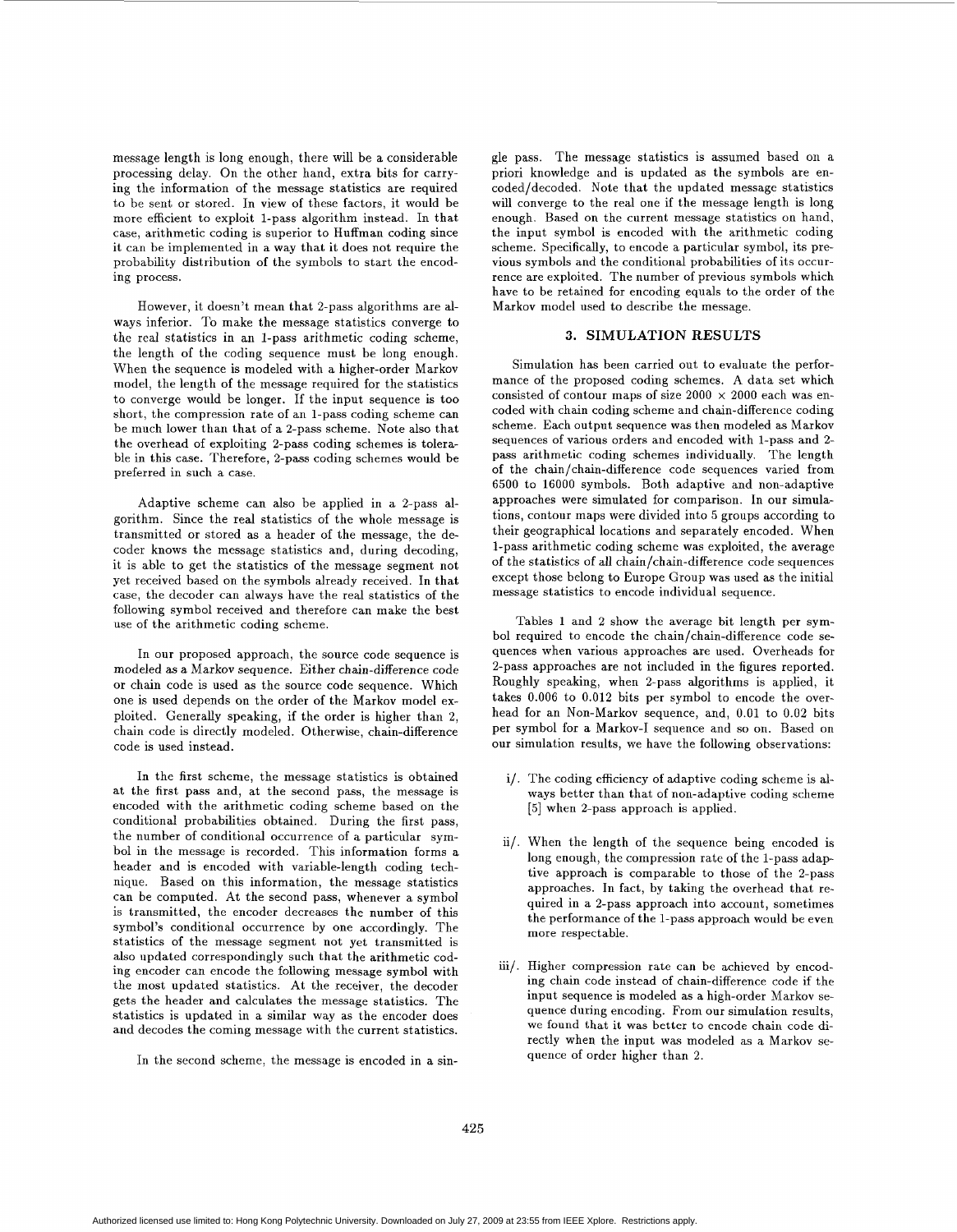- iv/. Higher compression rate can be achieved by encoding chain-difference code instead of chain code if the input sequence is not modeled as a Markov sequence during encoding.
- v/. From the tables shown, it sounds that it is better for us to model the input sequence as a higher-order Markov sequence. However, this is not always true in general. When 1-pass scheme is applied, it takes longer message for the message statistics to converge to the real one if higher-order Markov model is used. One can see the larger difference of the compression rate between 1-pass scheme and 2-pass schemes when higher-order model is used. This is because the message statistics used for encoding in the 1-pass scheme is still quite far from the real. When 2-pass scheme is applied, the overhead is exponentially proportional to the order of the Markov model exploited. Hence, in practice, Markov model of order 2 or 3 is appropriate.

## **4.** CONCLUSIONS

In this paper, two adaptive coding schemes for encoding contour line drawings are proposed. These two schemes model an input sequence, which is either a chain code or a chain-difference code, as a Markov sequence and adaptively encode it with arithmetic coding scheme. Both schemes are adaptive in a way that it updates the message statistics whenever a symbol is encoded/decoded during encoding/decoding the message and encodes/decodes the following symbol with the most updated statistics. Among these two schemes, one is an 1-pass algorithm and another one is a 2-pass algorithm. Both show their advantages over some other non-adaptive coding schemes such as those proposed in ref.[5].

An analysis on the influence of some of the factors which affects the performance of the proposed schemes is also given in this paper. These factors includes the order of the Markov model exploited, the choice between chain code sequence and chain-difference code sequence as the source being modeled, and the choice between 1-pass scheme and 2-pass scheme.

#### *5.* ACKNOWLEDGEMENT

The authors would like to thank W. H. Wong, S. 0. Choy, S. W. Hong and M. T. Man for their effort in preparing the raw data for simulation.

#### **6.** REFERENCES

- [l] H. Freeman, "On the encoding of arbitrary geometric configurations," IRE trans. Electron. Comput., Vol.EC-10, Jun 1961, pp.260-268.
- *[a]* H. Freeman, "Application of the generalized chain coding scheme to map data processing,'' Proc. IEEE Comput. Soc. Conf. Patten Recog. Image Processing, Chicago, IL May 1978, pp.220-226.
- [3] T. Kaneko and M. Okudaira, "Encoding of arbitrary curves based on chain code representation," IEEE trans. Commun., Vol.COM-33, Jul 1985, pp.697-707.
- **[4]** Y. Yasuda and T. Kimot, "Efficient differential chain code for line drawings processed by Hilditches thinning method," Proc. Int. Conf. Commun., Jun 1982, paper 2G.1.
- [5] C. Lu and J. G. Dunham, "Highly efficient coding schemes for contour lines based on chain code representations," IEEE trans. on Commun., Vol.39, No.10, Oct 1991, pp.1511-1515.
- [6] P. G. Howard and J. S. Vitter, "Arithmetic coding for data compression," Proc. of the IEEE, Vo1.82,No.6, Jun 1994, pp.857-865.